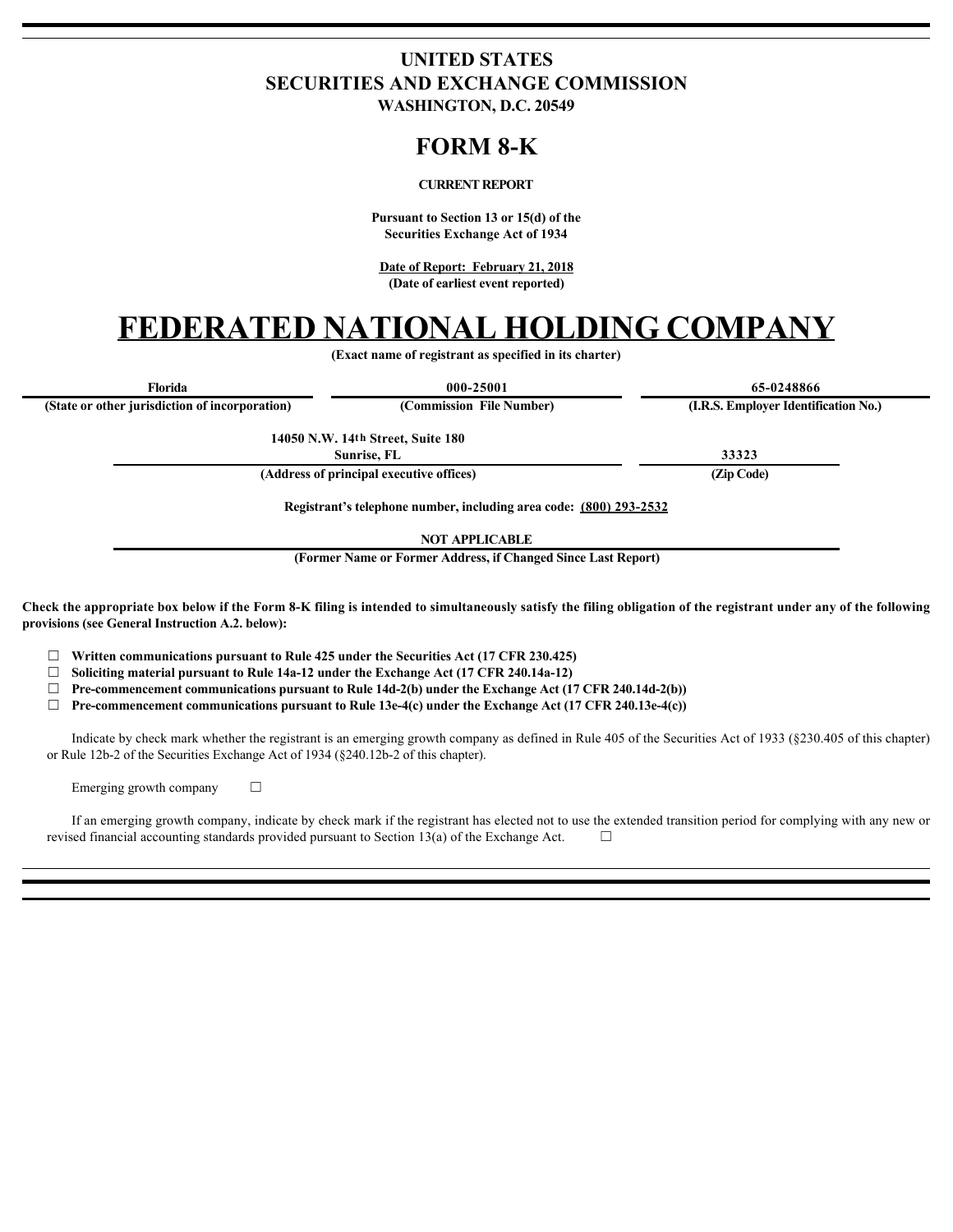#### **Item 2.01 Completion of Acquisition or Disposition of Assets.**

Federated National Holding Company (the "Company") (NASDAQ: FNHC), an insurance holding company, has announced that its wholly owned subsidiary, Federated National Insurance Company ("FNIC"), completed on February 21, 2018 the purchase of interests in Monarch Delaware Holdings LLC ("MDH") held by the Company's joint venture partners and repayment of the related debt.

FNIC purchased for \$12,282,000 in cash the Class A membership interests of MDH held by Crosswinds Investor Monarch LP ("Crosswinds"), representing 42.4% of MDH's membership interests, and purchased for \$4,403,000 in cash the Class B membership interests of MDH held by Transatlantic Reinsurance Company ("TransRe"), representing 15.2% of MDH's membership interests. The outstanding principal and accrued but unpaid interest due on the \$5.0 million note to TransRe was also repaid in full. With the closing of this acquisition, FNIC now owns 100% of Monarch National Insurance Company, the primary operating subsidiary of MDH.

In connection with the closing, the Company and an affiliate of Crosswinds entered into a consulting agreement whereby such affiliate will serve in an advisory capacity to the Company for a fee of \$75,000 per calendar quarter through December 31, 2018. In addition, TransRe and a subsidiary of Crosswinds entered into rightof-first-refusal agreements with FNIC to participate in FNIC's catastrophe excess-of-loss reinsurance program through December 31, 2018, at market rates and terms, up to a placement of \$10 million in reinsurance limit in excess of its placement on FNIC's current catastrophe excess-of-loss reinsurance program from TransRe and up to a placement of \$10 million in reinsurance limit in the aggregate from Crosswinds.

#### **Item 8.01 Other Events.**

The Company also announced that it has rescheduled the release of its 2017 fourth quarter and year-end financial results to after 4:00 PM (ET) on Tuesday, March 13, 2018. The investor conference call will be held on Wednesday, March 14, 2018, at 9:00 AM (ET).

A copy of the Company's press release is attached to this Current Report on Form 8-K as Exhibit 99.1, which shall not be deemed "filed" for purposes of Section 18 of the Securities Exchange Act of 1934, as amended (the "Exchange Act"), or otherwise subject to the liabilities of that section, and it shall not be deemed incorporated by reference in any filing under the Securities Act of 1933, as amended, or under the Exchange Act, whether made before or after the date hereof, except as expressly set forth by specific reference in such filing to this Current Report on Form 8-K.

#### **Item 9.01 Financial Statements and Exhibits.**

(d) Exhibits.

[99.1](file:///C:/Users/lawrence.braithwaite/AppData/Local/Temp/EDGARfilings%20PROfile%20Green/apdvlggk.rda/expand/content/ex99_1.htm) Federated National Holding Company press release dated February 22, 2018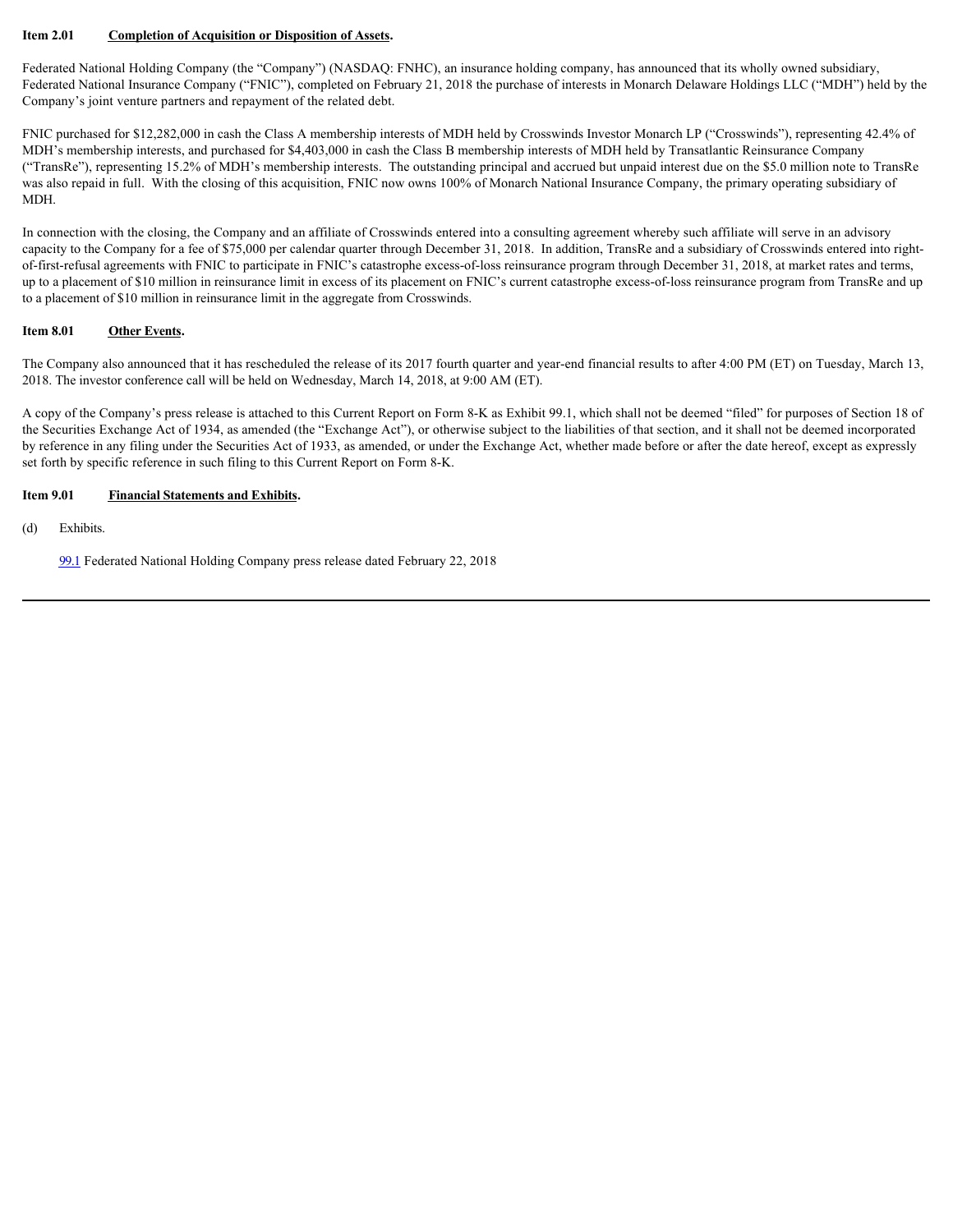#### **SIGNATURES**

Pursuant to the requirements of the Securities Exchange Act of 1934, the registrant has duly caused this report to be signed on its behalf by the undersigned hereunto duly authorized.

#### **FEDERATED NATIONAL HOLDING COMPANY**

Date: February 22, 2018 By: /s/ *Ronald A. Jordan* 

Name: Ronald A. Jordan Title: Chief Financial Officer

(Principal Financial Officer)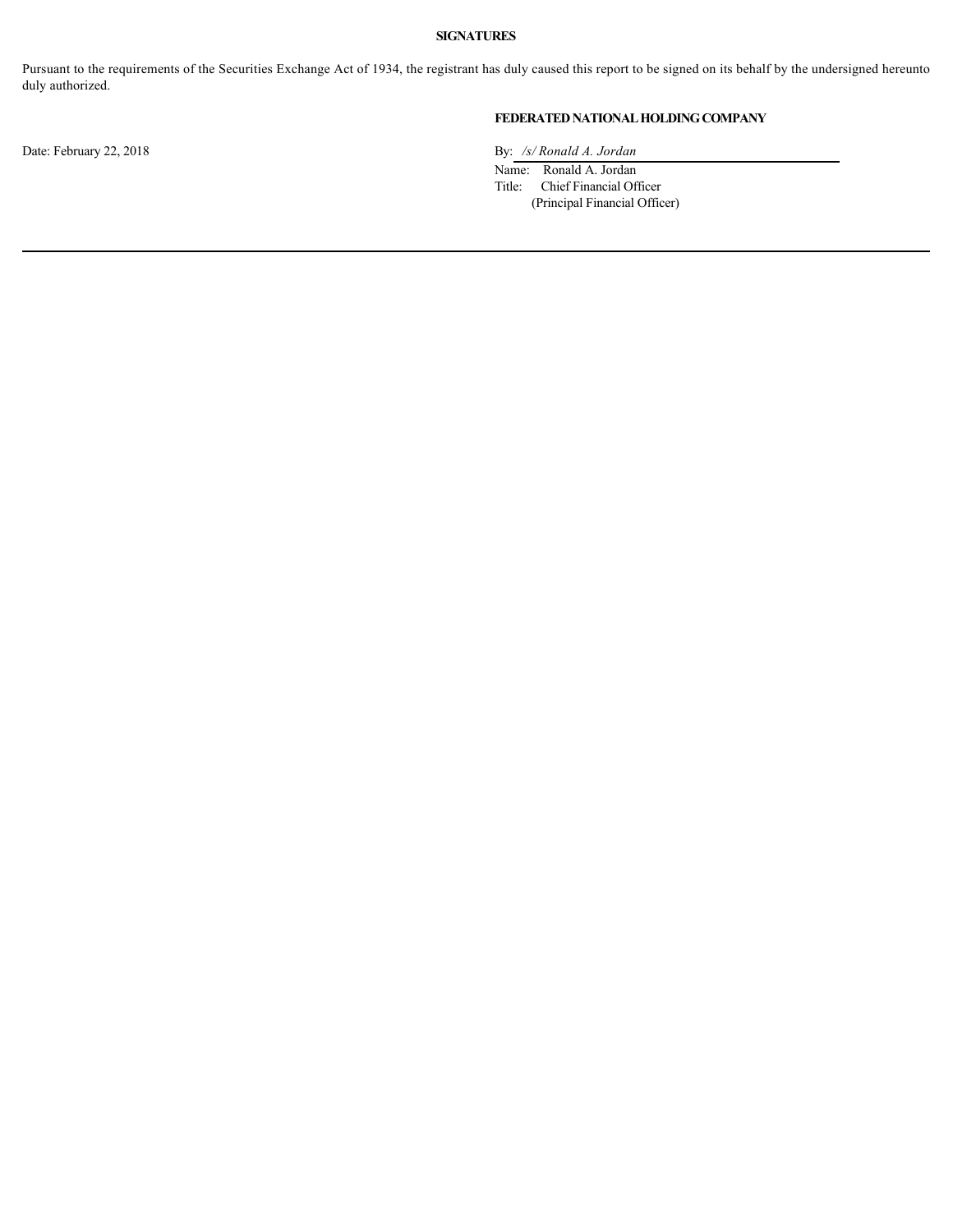**FOR IMMEDIATE RELEASE, CONTACT: Michael H. Braun, CEO (954) 308-1322, Ronald Jordan, CFO (954) 308-1363, or Erick A. Fernandez, CAO (954) 308-1341 Federated National Holding Company**

#### **FEDERATED NATIONAL HOLDING COMPANY ANNOUNCES CLOSING OF MONARCH ACQUISITION AND UPDATE TO FINANCIAL RESULTS RELEASE DATE**

**Sunrise, Florida, February 22, 2018** - Federated National Holding Company (the "Company") (NASDAQ: FNHC), an insurance holding company, announced today that its wholly owned subsidiary, Federated National Insurance Company ("FNIC"), has completed the previously announced purchase of interests in Monarch Delaware Holdings LLC ("MDH") held by the Company's joint venture partners and repayment of the related debt.

FNIC purchased for \$12,282,000 in cash the Class A membership interests of MDH held by Crosswinds Investor Monarch LP, representing 42.4% of MDH's membership interests, and purchased for \$4,403,000 in cash the Class B membership interests of MDH held by Transatlantic Reinsurance Company ("TransRe"), representing 15.2% of MDH's membership interests. The outstanding principal and accrued but unpaid interest due on the \$5.0 million note to TransRe was also repaid in full. With the closing of this acquisition, FNIC now owns 100% of Monarch National Insurance Company, the primary operating subsidiary of MDH.

The Company also announced that it has rescheduled the release of its 2017 fourth quarter and year-end financial results to after 4:00 PM (ET) on Tuesday, March 13, 2018. The investor conference call will be held on Wednesday, March 14, 2018, at 9:00 AM (ET).

The Company's CEO and President, Michael H. Braun, and its CFO, Ronald A. Jordan, will discuss the financial results and review the outlook for the Company. Messrs. Braun and Jordan invite interested parties to participate in the conference call. A live webcast of the call will be available online at www.FedNat.com (in the Conference Calls section). Listeners interested in participating in the Q&A session can access the conference call by dialing toll free 877-303-6913. Participants are advised to join the call at least five minutes in advance. A webcast replay of the conference call will be available shortly after the live webcast is completed and may be accessed via the Company's website.

#### **About the Company**

The Company is authorized to underwrite, and/or place through its wholly owned subsidiaries, homeowners' multi-peril, personal automobile, commercial general liability, federal flood, and various other lines of insurance in Florida and various other states. The Company also serves as managing general agent for its joint venture, Monarch National Insurance Company. The Company markets and distributes its own and third-party insurers' products and our other services through a network of independent agents. The Company also utilizes a select number of general agents for the same purpose.

#### **Forward-Looking Statements /Safe Harbor Statements**

*Safe harbor statement under the Private Securities Litigation Reform Act of 1995:*

*Statements that are not historical fact are forward-looking statements that are subject to certain risks and uncertainties that could cause actual events and results to differ materially from those discussed herein. Without limiting the generality of the foregoing, words such as "anticipate," "believe," "budget," "contemplate," "continue," "could," "envision," "estimate," "expect," "guidance," "indicate," "intend," "may," "might," "plan," "possibly," "potential," "predict," "probably," "pro-forma," "project," "seek," "should," "target," or "will" or the negative thereof or other variations thereon and similar words or phrases or comparable terminology are intended to identify forward-looking statements.*